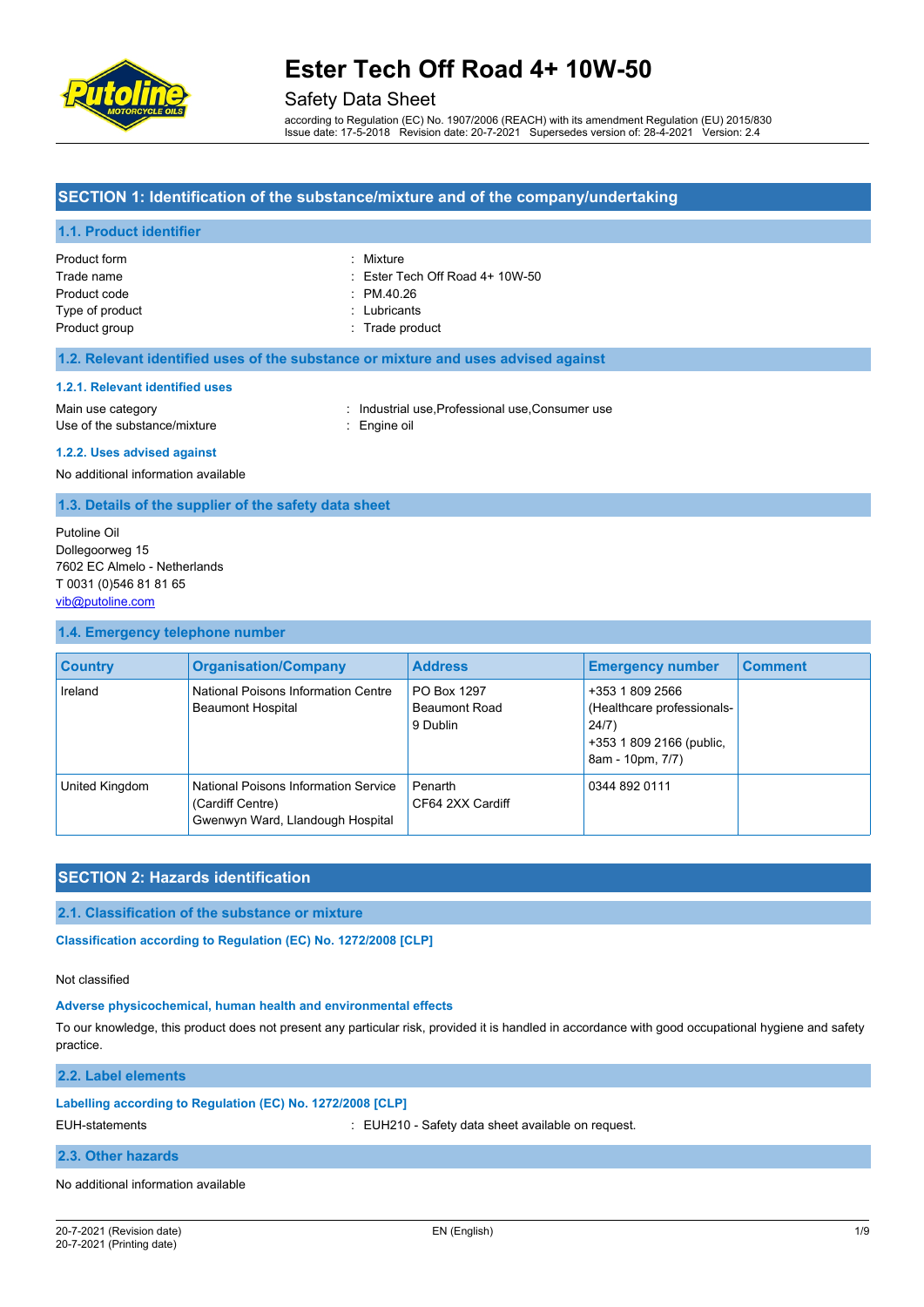# Safety Data Sheet

according to Regulation (EC) No. 1907/2006 (REACH) with its amendment Regulation (EU) 2015/830

## **SECTION 3: Composition/information on ingredients**

### **3.1. Substances**

Not applicable

# **3.2. Mixtures**

Comments : Highly refined mineral oils and additives.

| <b>Name</b>           | <b>Product identifier</b>                                                 | $\frac{9}{6}$ | <b>Classification according to</b><br><b>Regulation (EC) No.</b><br>1272/2008 [CLP] |
|-----------------------|---------------------------------------------------------------------------|---------------|-------------------------------------------------------------------------------------|
| Bis(nonylphenyl)amine | (CAS-No.) 36878-20-3<br>(EC-No.) 253-249-4<br>(REACH-no) 01-2119488911-28 | $0.3 - 2.5$   | Aquatic Chronic 4, H413                                                             |

Comments **Comments** : The highly refined mineral oil contains <3% (w/w) DMSOextract, according to IP346.

Full text of H- and EUH-statements: see section 16

| <b>SECTION 4: First aid measures</b>                                                                                                                       |                                                                                                                                                                                                             |  |  |  |  |
|------------------------------------------------------------------------------------------------------------------------------------------------------------|-------------------------------------------------------------------------------------------------------------------------------------------------------------------------------------------------------------|--|--|--|--|
| 4.1. Description of first aid measures                                                                                                                     |                                                                                                                                                                                                             |  |  |  |  |
| First-aid measures after inhalation<br>First-aid measures after skin contact<br>First-aid measures after eye contact<br>First-aid measures after ingestion | : Remove person to fresh air and keep comfortable for breathing.<br>: Wash skin with plenty of water.<br>: Rinse eyes with water as a precaution.<br>: Call a poison center or a doctor if you feel unwell. |  |  |  |  |
| 4.2. Most important symptoms and effects, both acute and delayed                                                                                           |                                                                                                                                                                                                             |  |  |  |  |
| Symptoms/effects                                                                                                                                           | : No additional information available.                                                                                                                                                                      |  |  |  |  |

**4.3. Indication of any immediate medical attention and special treatment needed**

Treat symptomatically.

| <b>SECTION 5: Firefighting measures</b>                         |                                                                                                                                             |  |  |  |
|-----------------------------------------------------------------|---------------------------------------------------------------------------------------------------------------------------------------------|--|--|--|
| 5.1. Extinguishing media                                        |                                                                                                                                             |  |  |  |
| Suitable extinguishing media<br>Unsuitable extinguishing media  | : Water spray. Dry powder. Foam. Carbon dioxide.<br>: Do not use a heavy water stream.                                                      |  |  |  |
| 5.2. Special hazards arising from the substance or mixture      |                                                                                                                                             |  |  |  |
| Fire hazard<br>Hazardous decomposition products in case of fire | Combustible liquid.<br>: Incomplete combustion releases dangerous carbon monoxide, carbon dioxide and other<br>toxic gases.                 |  |  |  |
| <b>5.3. Advice for firefighters</b>                             |                                                                                                                                             |  |  |  |
| Protection during firefighting                                  | : Do not attempt to take action without suitable protective equipment. Self-contained<br>breathing apparatus. Complete protective clothing. |  |  |  |

| <b>SECTION 6: Accidental release measures</b> |                                                                          |  |  |  |
|-----------------------------------------------|--------------------------------------------------------------------------|--|--|--|
|                                               | 6.1. Personal precautions, protective equipment and emergency procedures |  |  |  |
| 6.1.1. For non-emergency personnel            |                                                                          |  |  |  |
| Emergency procedures                          | : Ventilate spillage area.                                               |  |  |  |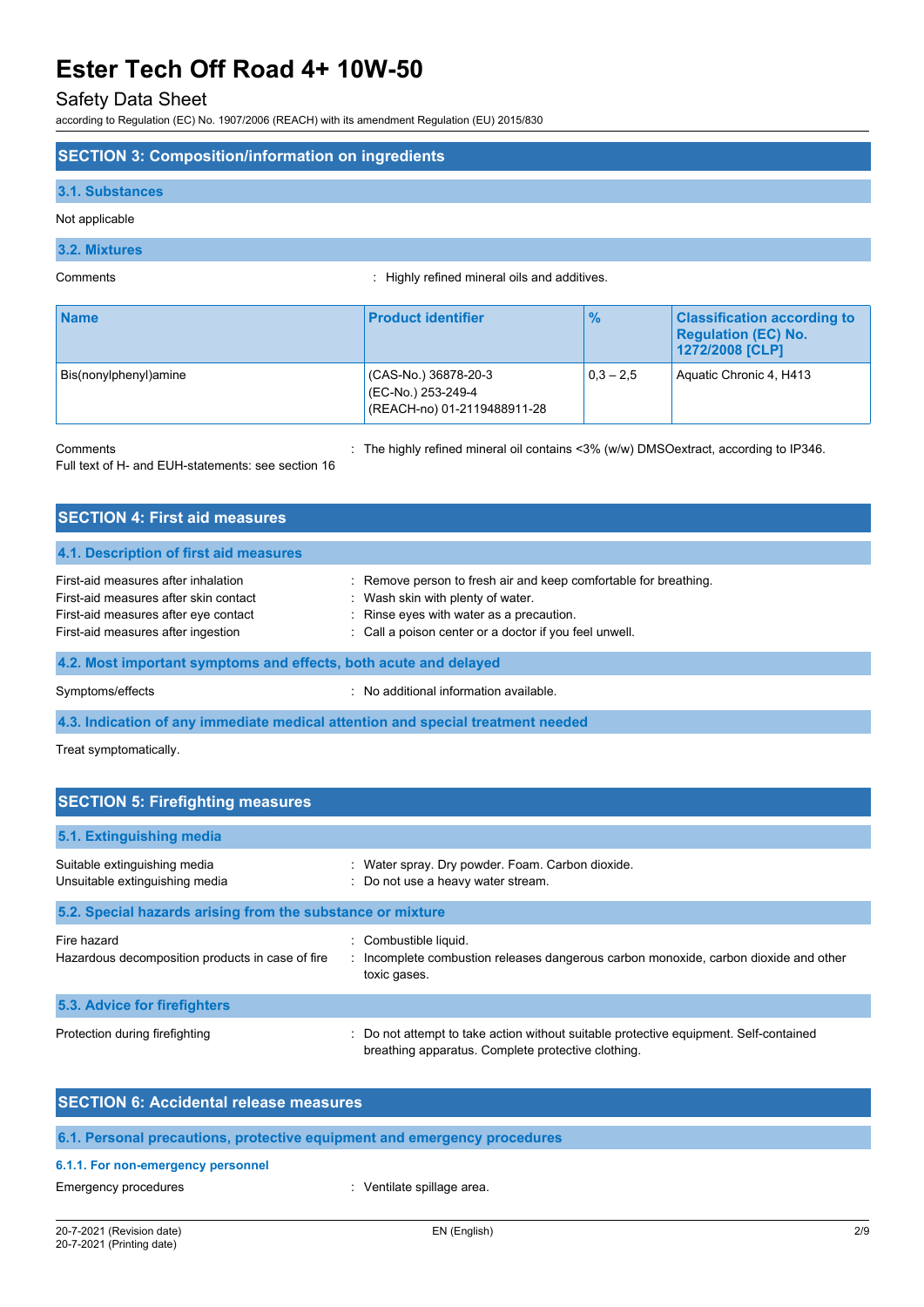# Safety Data Sheet

according to Regulation (EC) No. 1907/2006 (REACH) with its amendment Regulation (EU) 2015/830

| 6.1.2. For emergency responders                           |                                                                                                                                                                |
|-----------------------------------------------------------|----------------------------------------------------------------------------------------------------------------------------------------------------------------|
| Protective equipment                                      | : Do not attempt to take action without suitable protective equipment. For further information<br>refer to section 8. "Exposure controls/personal protection". |
| <b>6.2. Environmental precautions</b>                     |                                                                                                                                                                |
| Avoid release to the environment.                         |                                                                                                                                                                |
| 6.3. Methods and material for containment and cleaning up |                                                                                                                                                                |
| Methods for cleaning up<br>Other information              | : Take up liquid spill into absorbent material.<br>Dispose of materials or solid residues at an authorized site.                                               |
| 6.4. Reference to other sections                          |                                                                                                                                                                |
| For further information refer to section 13.              |                                                                                                                                                                |
| <b>SECTION 7: Handling and storage</b>                    |                                                                                                                                                                |
| 7.1. Precautions for safe handling                        |                                                                                                                                                                |

| Hygiene measures                                                  | : Wash hands and other exposed areas with mild soap and water before eating, drinking or<br>smoking and when leaving work. |
|-------------------------------------------------------------------|----------------------------------------------------------------------------------------------------------------------------|
| 7.2. Conditions for safe storage, including any incompatibilities |                                                                                                                            |
| Storage conditions                                                | : Keep container closed when not in use. Keep in a cool, well-ventilated place away from<br>heat.                          |
| Storage temperature                                               | : $0-40$ °C                                                                                                                |
|                                                                   |                                                                                                                            |

Precautions for safe handling **interprovide in a matter of vapour** : Provide good ventilation in process area to prevent formation of vapour.

**7.3. Specific end use(s)**

No additional information available

# **SECTION 8: Exposure controls/personal protection**

## **8.1. Control parameters**

#### **8.1.1 National occupational exposure and biological limit values**

| <b>Ester Tech Off Road 4+ 10W-50</b>                                                                                                                       |                                           |  |  |
|------------------------------------------------------------------------------------------------------------------------------------------------------------|-------------------------------------------|--|--|
| <b>EU - Indicative Occupational Exposure Limit (IOEL)</b>                                                                                                  |                                           |  |  |
| Exposure limits/standards for materials that can be<br>formed when handling this product. When<br>mists/aerosols can occur the following is<br>recommended | 5 mg/m3 - ACGIH TLV (inhalable fraction). |  |  |

## **8.1.2. Recommended monitoring procedures**

No additional information available

## **8.1.3. Air contaminants formed**

No additional information available

## **8.1.4. DNEL and PNEC**

No additional information available

## **8.1.5. Control banding**

No additional information available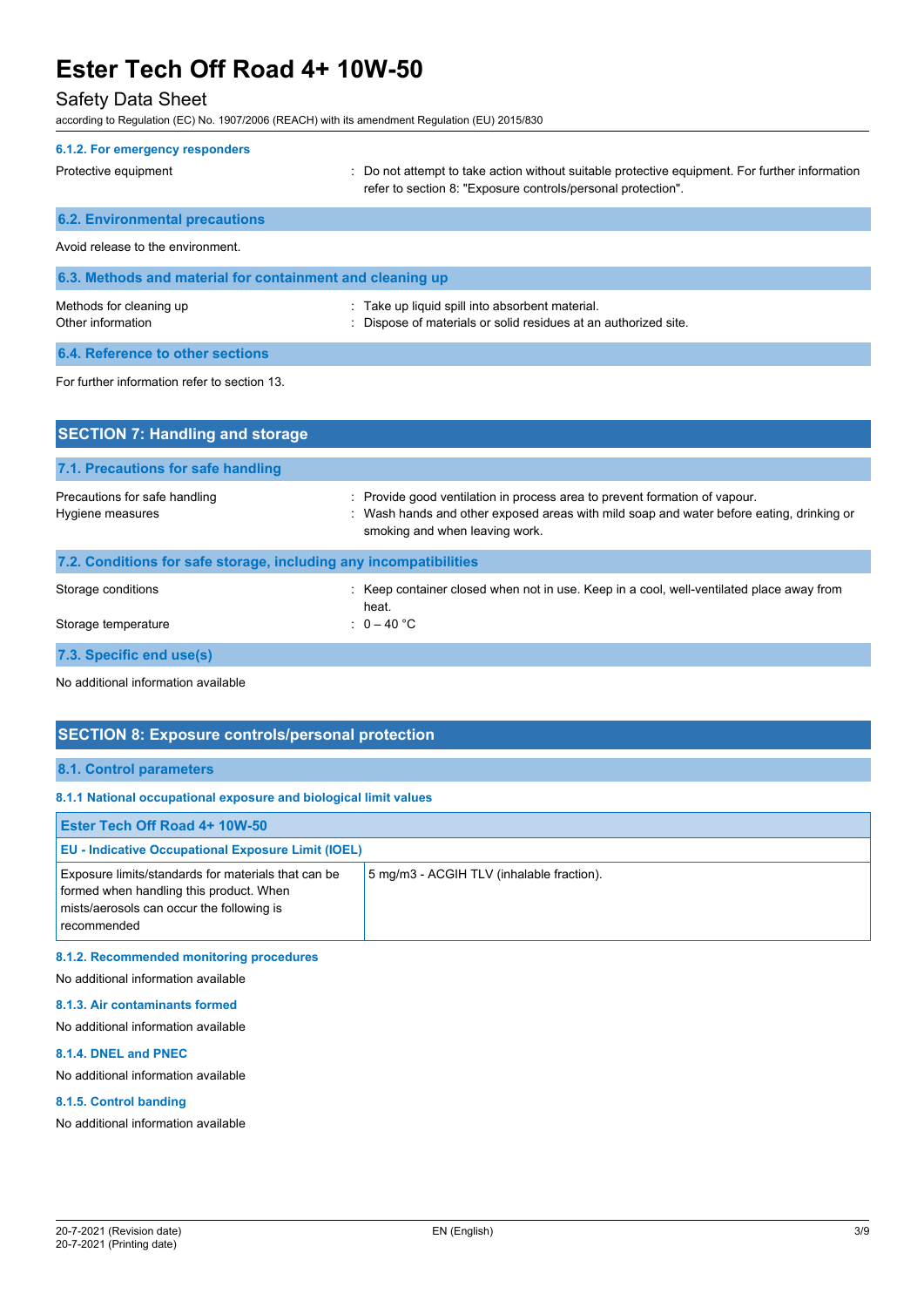# Safety Data Sheet

according to Regulation (EC) No. 1907/2006 (REACH) with its amendment Regulation (EU) 2015/830

#### **8.2. Exposure controls**

### **8.2.1. Appropriate engineering controls**

### **Appropriate engineering controls:**

Ensure good ventilation of the work station.

### **8.2.2. Personal protection equipment**

**Personal protective equipment symbol(s):**



#### **8.2.2.1. Eye and face protection**

| <b>Eye protection:</b> |                             |                        |                 |
|------------------------|-----------------------------|------------------------|-----------------|
| Safety glasses         |                             |                        |                 |
| <b>Type</b>            | <b>Field of application</b> | <b>Characteristics</b> | <b>Standard</b> |
| Safety glasses         | Droplet                     | clear                  | EN 166          |

# **8.2.2.2. Skin protection**

# **Skin and body protection:** Wear suitable protective clothing

### **Hand protection:**

| Protective gloves |                      |                        |                |                    |                   |
|-------------------|----------------------|------------------------|----------------|--------------------|-------------------|
| Type              | Material             | <b>Permeation</b>      | Thickness (mm) | <b>Penetration</b> | <b>Standard</b>   |
| Reusable gloves   | Nitrile rubber (NBR) | $6$ ( $>$ 480 minutes) | $\geq 0.35$    |                    | <b>EN ISO 374</b> |

| Other skin protection              |  |
|------------------------------------|--|
| Materials for protective clothing: |  |
| Wear suitable protective clothing  |  |

#### **8.2.2.3. Respiratory protection**

#### **Respiratory protection:**

In case of insufficient ventilation, wear suitable respiratory equipment

### **8.2.2.4. Thermal hazards**

No additional information available

## **8.2.3. Environmental exposure controls**

#### **Environmental exposure controls:**

Avoid release to the environment.

| <b>SECTION 9: Physical and chemical properties</b> |                                                            |  |
|----------------------------------------------------|------------------------------------------------------------|--|
|                                                    | 9.1. Information on basic physical and chemical properties |  |
| Physical state                                     | : Liguid                                                   |  |
| Colour                                             | brown.                                                     |  |
| Odour                                              | : characteristic.                                          |  |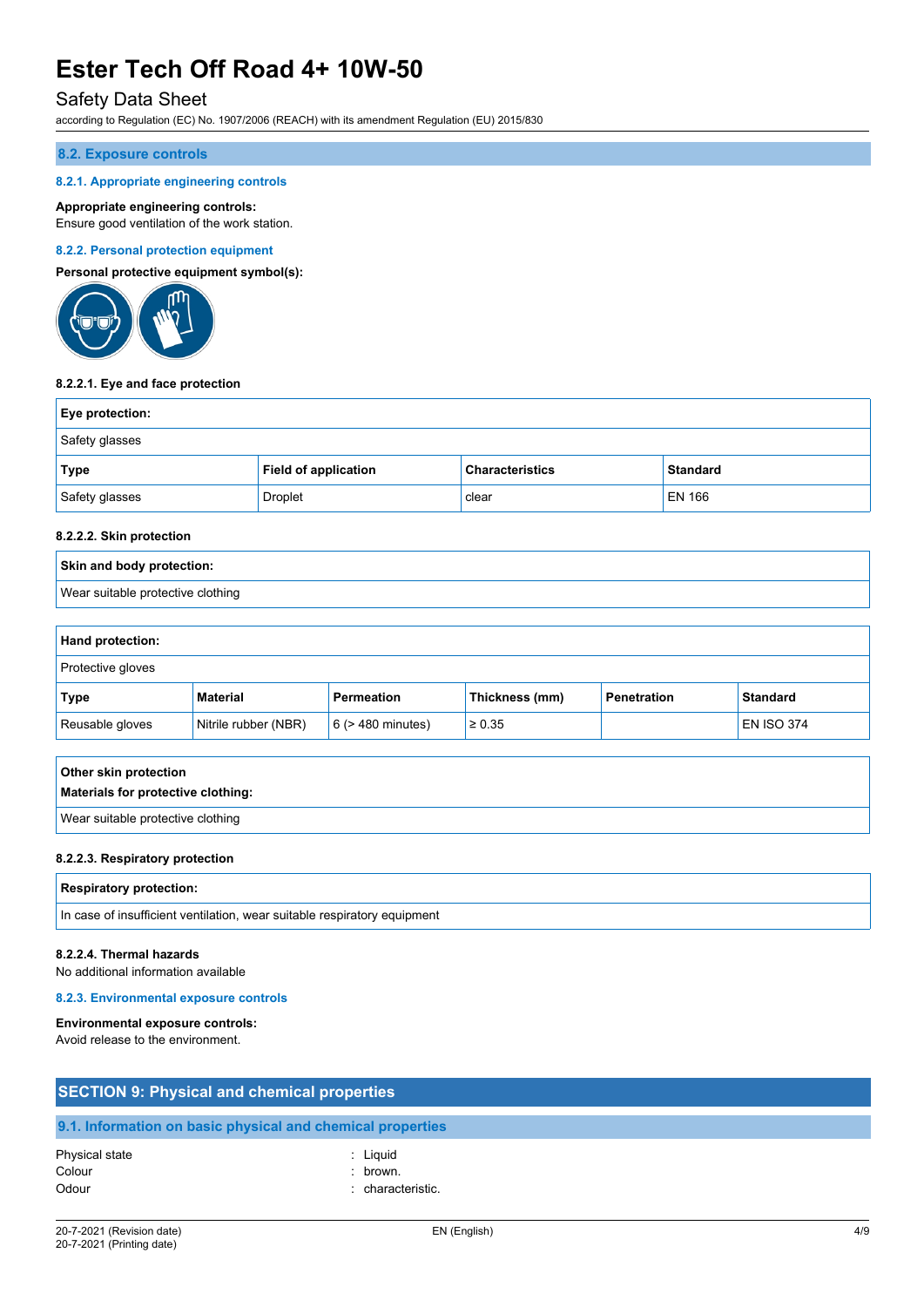# Safety Data Sheet

according to Regulation (EC) No. 1907/2006 (REACH) with its amendment Regulation (EU) 2015/830

| Odour threshold                                 | : No data available                                |
|-------------------------------------------------|----------------------------------------------------|
| рH                                              | No data available                                  |
| Relative evaporation rate (butylacetate=1)      | No data available                                  |
| Melting point                                   | : Not applicable                                   |
| Freezing point                                  | $\therefore$ -33 °C - ASTM D5950 (pour point)      |
| Boiling point                                   | . No data available                                |
| Flash point                                     | $: 236 °C$ - ASTM D92 (COC)                        |
| Auto-ignition temperature                       | No data available                                  |
| Decomposition temperature                       | No data available                                  |
| Flammability (solid, gas)                       | : Not applicable                                   |
| Vapour pressure                                 | No data available                                  |
| Relative vapour density at 20 °C                | No data available                                  |
| Relative density                                | $:$ No data available                              |
| Density                                         | : $0,855$ kg/l (15 °C) - ASTM D4052                |
| Solubility                                      | : Water: Insoluble / Slightly miscible             |
| Partition coefficient n-octanol/water (Log Pow) | : No data available                                |
| Viscosity, kinematic                            | 124 mm <sup>2</sup> /s (40 °C) - ASTM D7279        |
| Viscosity, dynamic                              | No data available                                  |
| Explosive properties                            | : Presents no particular fire or explosion hazard. |
| Oxidising properties                            | No data available                                  |
| <b>Explosive limits</b>                         | No data available                                  |

## **9.2. Other information**

VOC content : 0 %

# **SECTION 10: Stability and reactivity**

# **10.1. Reactivity**

The product is non-reactive under normal conditions of use, storage and transport.

### **10.2. Chemical stability**

Stable under normal conditions.

**10.3. Possibility of hazardous reactions**

Reacts violently with (strong) oxidizers.

**10.4. Conditions to avoid**

None under recommended storage and handling conditions (see section 7).

**10.5. Incompatible materials**

No additional information available

**10.6. Hazardous decomposition products**

No decomposition if stored normally.

| <b>SECTION 11: Toxicological information</b>                                    |                                                          |  |  |
|---------------------------------------------------------------------------------|----------------------------------------------------------|--|--|
| 11.1 Information on toxicological effects                                       |                                                          |  |  |
| Acute toxicity (oral)<br>Acute toxicity (dermal)<br>Acute toxicity (inhalation) | : Not classified<br>: Not classified<br>: Not classified |  |  |
| Bis(nonylphenyl)amine (36878-20-3)                                              |                                                          |  |  |
| LD50 oral rat                                                                   | > 5000 mg/kg bodyweight (OECD 401 method)                |  |  |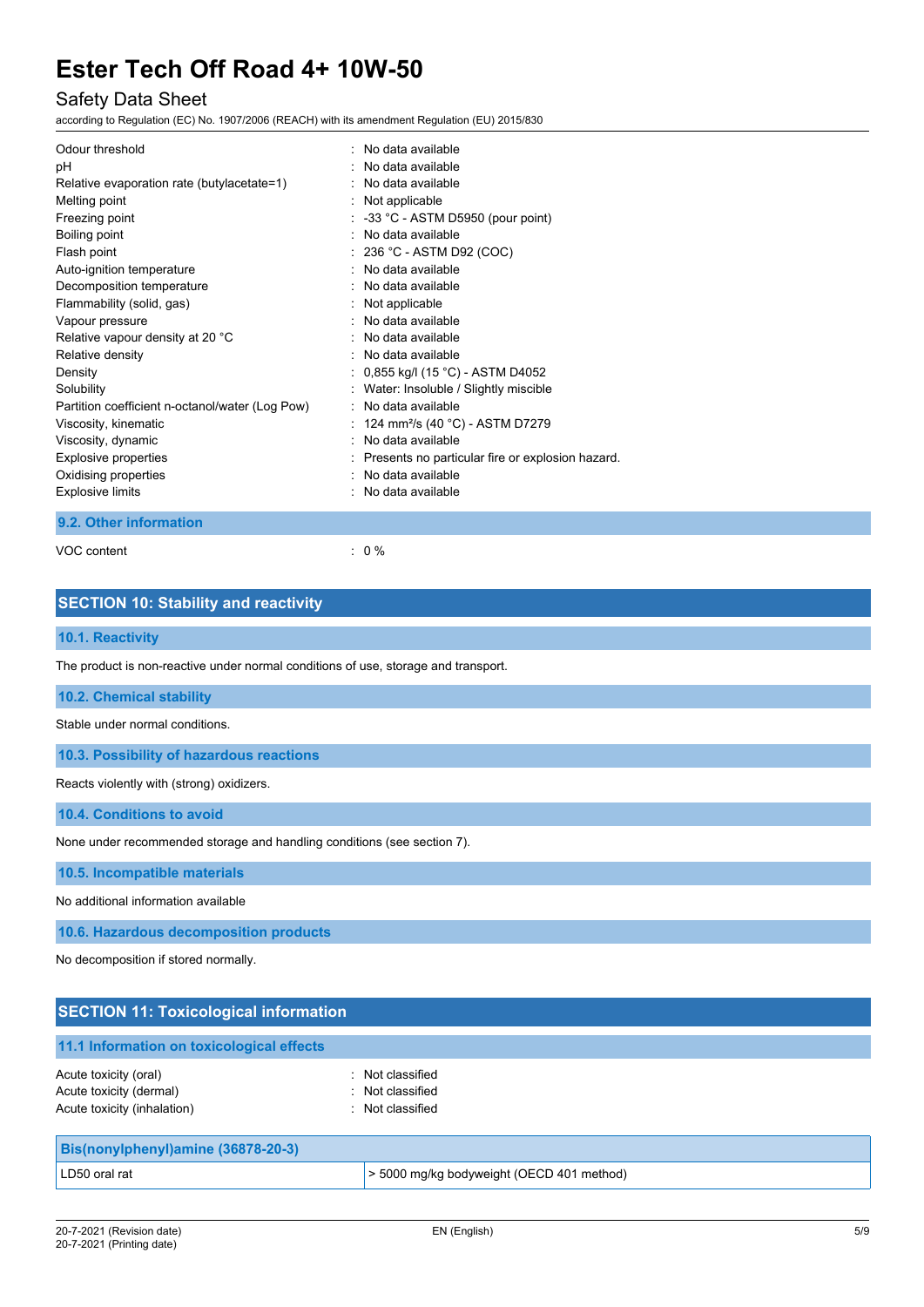# Safety Data Sheet

according to Regulation (EC) No. 1907/2006 (REACH) with its amendment Regulation (EU) 2015/830

| LD50 dermal rat                   | > 2000 mg/kg bodyweight (OECD 402 method)   |  |
|-----------------------------------|---------------------------------------------|--|
| Skin corrosion/irritation         | : Not classified                            |  |
| Serious eye damage/irritation     | : Not classified                            |  |
| Respiratory or skin sensitisation | : Not classified                            |  |
| Germ cell mutagenicity            | : Not classified                            |  |
| Carcinogenicity                   | : Not classified                            |  |
| Reproductive toxicity             | : Not classified                            |  |
| STOT-single exposure              | : Not classified                            |  |
| STOT-repeated exposure            | : Not classified                            |  |
| Aspiration hazard                 | : Not classified                            |  |
| Ester Tech Off Road 4+ 10W-50     |                                             |  |
| Viscosity, kinematic              | 124 mm <sup>2</sup> /s (40 °C) - ASTM D7279 |  |

| <b>SECTION 12: Ecological information</b>                                              |                                                                                                                            |  |  |
|----------------------------------------------------------------------------------------|----------------------------------------------------------------------------------------------------------------------------|--|--|
| 12.1. Toxicity                                                                         |                                                                                                                            |  |  |
| Ecology - general                                                                      | : The product is not considered harmful to aquatic organisms nor to cause long-term adverse<br>effects in the environment. |  |  |
| Hazardous to the aquatic environment, short-term<br>(acute)                            | : Not classified                                                                                                           |  |  |
| Hazardous to the aquatic environment, long-term<br>(chronic)<br>Not rapidly degradable | : Not classified                                                                                                           |  |  |

| Bis(nonylphenyl)amine (36878-20-3)  |                                           |  |
|-------------------------------------|-------------------------------------------|--|
| LC50 - Fish [1]                     | > 100 mg/l Brachydanio rerio (zebra-fish) |  |
| EC50 - Crustacea [1]                | > 100 mg/l (OECD 202 method)              |  |
| EC50 72h - Algae [1]                | $> 100$ mg/l                              |  |
| NOEC chronic crustacea              | $> 10$ mg/                                |  |
| NOEC chronic algae                  | $> 10$ mg/l                               |  |
| 12.2. Persistence and degradability |                                           |  |
| Bis(nonylphenyl)amine (36878-20-3)  |                                           |  |
| Biodegradation                      | 1 % (test concentration 20,1 mg/l)        |  |
| 12.3. Bioaccumulative potential     |                                           |  |
| No additional information available |                                           |  |

**12.4. Mobility in soil**

No additional information available

**12.5. Results of PBT and vPvB assessment**

No additional information available

**12.6. Other adverse effects**

No additional information available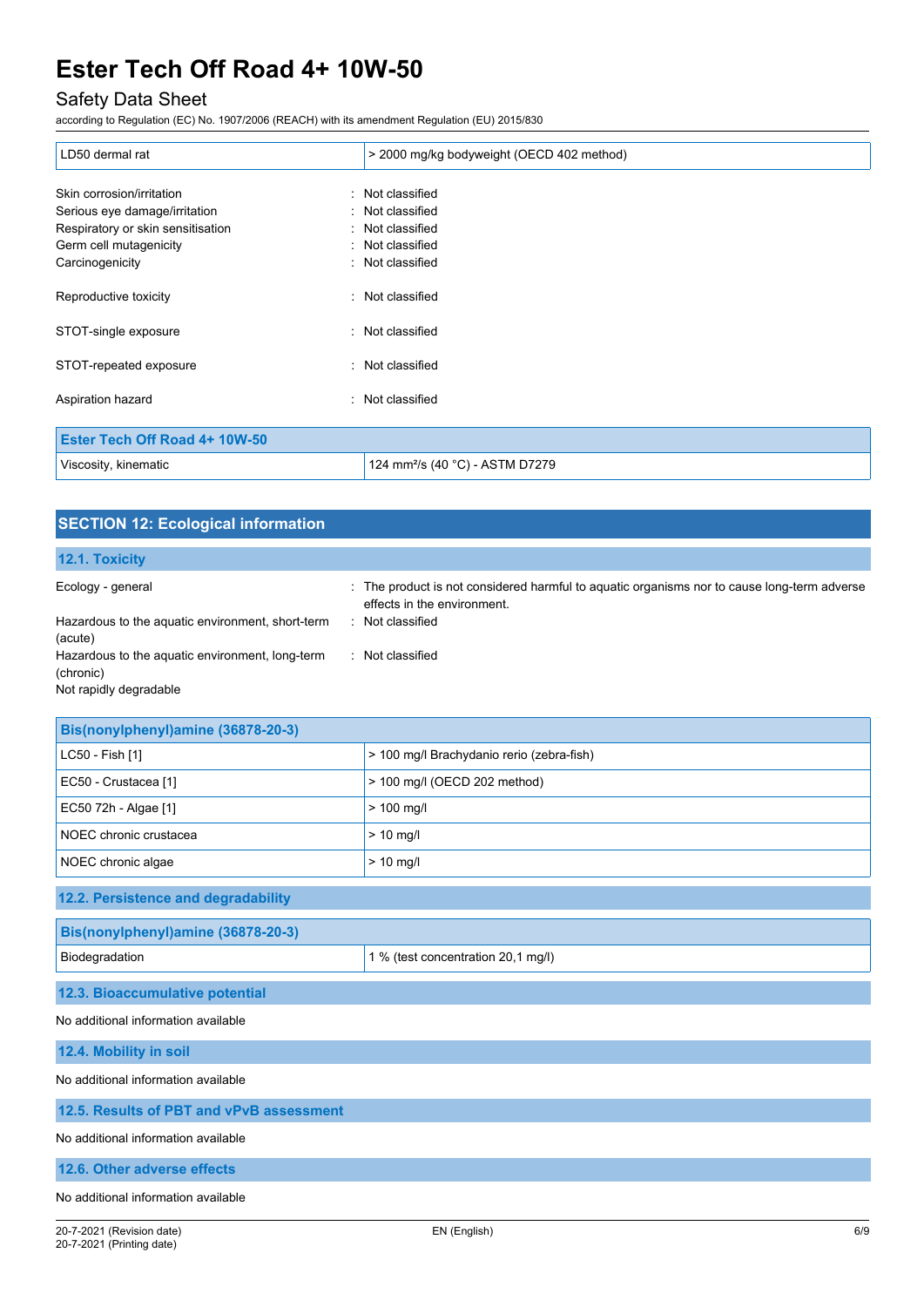# Safety Data Sheet

according to Regulation (EC) No. 1907/2006 (REACH) with its amendment Regulation (EU) 2015/830

### **SECTION 13: Disposal considerations**

#### **13.1. Waste treatment methods**

European List of Waste (LoW) code : 13 02 05<sup>\*</sup> - mineral-based non-chlorinated engine, gear and lubricating oils

Waste treatment methods : Dispose of contents/container in accordance with licensed collector's sorting instructions.

Product/Packaging disposal recommendations : Dispose in a safe manner in accordance with local/national regulations.

# **SECTION 14: Transport information**

In accordance with ADR / IMDG / IATA / ADN / RID

| <b>ADR</b>                             | <b>IMDG</b>    | <b>IATA</b>    | <b>ADN</b>     | <b>RID</b>     |
|----------------------------------------|----------------|----------------|----------------|----------------|
| 14.1. UN number                        |                |                |                |                |
| Not applicable                         | Not applicable | Not applicable | Not applicable | Not applicable |
| 14.2. UN proper shipping name          |                |                |                |                |
| Not applicable                         | Not applicable | Not applicable | Not applicable | Not applicable |
| 14.3. Transport hazard class(es)       |                |                |                |                |
| Not applicable                         | Not applicable | Not applicable | Not applicable | Not applicable |
| 14.4. Packing group                    |                |                |                |                |
| Not applicable                         | Not applicable | Not applicable | Not applicable | Not applicable |
| <b>14.5. Environmental hazards</b>     |                |                |                |                |
| Not applicable                         | Not applicable | Not applicable | Not applicable | Not applicable |
| No supplementary information available |                |                |                |                |

## **14.6. Special precautions for user**

**Overland transport** Not applicable **Transport by sea** Not applicable **Air transport** Not applicable **Inland waterway transport** Not applicable **Rail transport**

**14.7. Transport in bulk according to Annex II of Marpol and the IBC Code**

Not applicable

Not applicable

# **SECTION 15: Regulatory information**

**15.1. Safety, health and environmental regulations/legislation specific for the substance or mixture**

### **15.1.1. EU-Regulations**

Contains no REACH substances with Annex XVII restrictions

Contains no substance on the REACH candidate list ≥ 0,1 % / SCL

Contains no REACH Annex XIV substances

Contains no substance subject to Regulation (EU) No 649/2012 of the European Parliament and of the Council of 4 July 2012 concerning the export and import of hazardous chemicals.

Contains no substance subject to Regulation (EU) No 2019/1021 of the European Parliament and of the Council of 20 June 2019 on persistent organic pollutants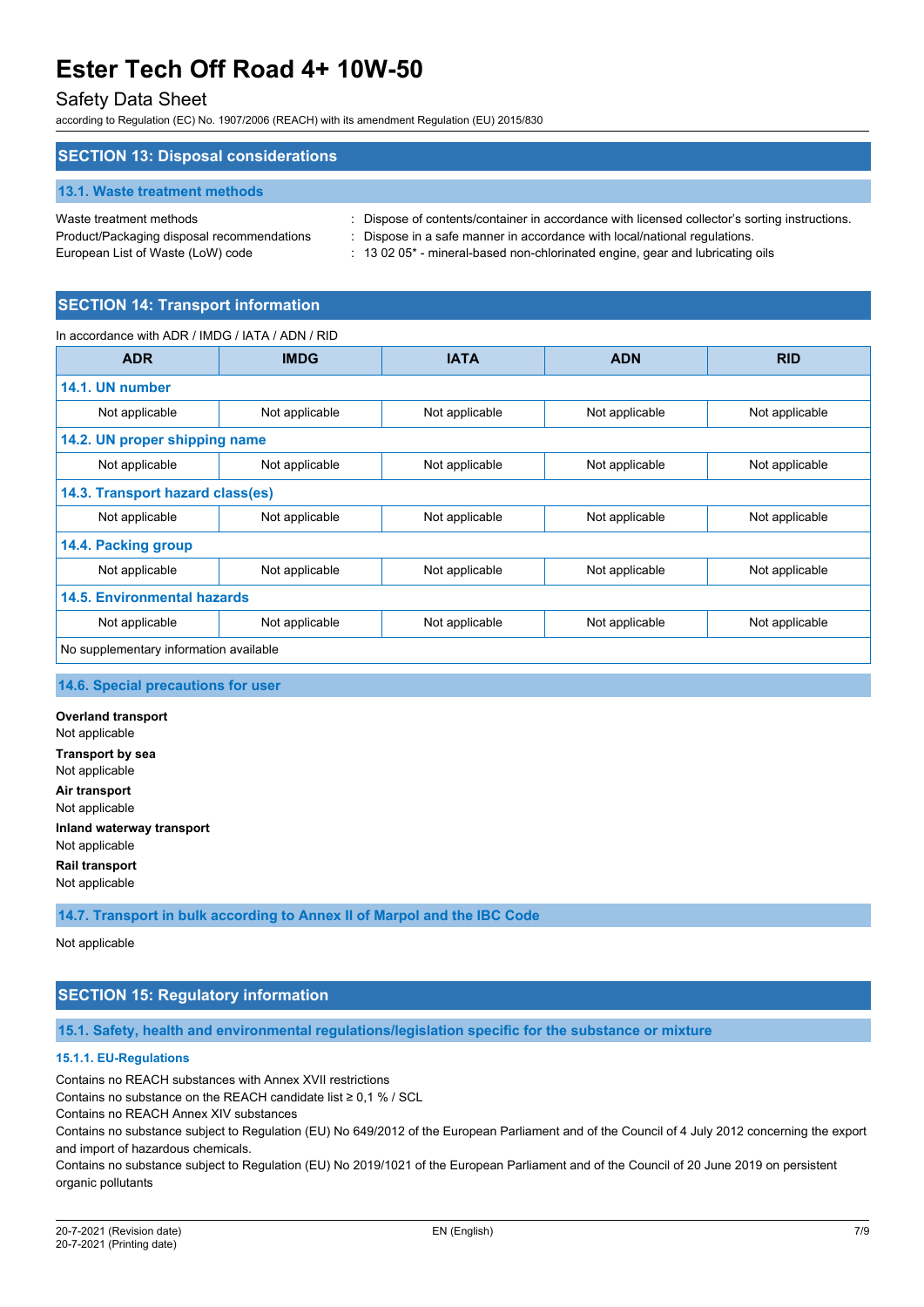# Safety Data Sheet

according to Regulation (EC) No. 1907/2006 (REACH) with its amendment Regulation (EU) 2015/830

VOC content : 0 %

## **15.1.2. National regulations**

No additional information available

**15.2. Chemical safety assessment**

No chemical safety assessment has been carried out

# **SECTION 16: Other information**

| Indication of changes: |                                           |               |                 |
|------------------------|-------------------------------------------|---------------|-----------------|
| <b>Section</b>         | <b>Changed item</b>                       | <b>Change</b> | <b>Comments</b> |
|                        | <b>Revision date</b>                      | Modified      |                 |
|                        | Supersedes                                | Modified      |                 |
| 3                      | Composition/information on<br>ingredients | Modified      |                 |

| European Agreement concerning the International Carriage of Dangerous Goods by Inland Waterways |
|-------------------------------------------------------------------------------------------------|
| European Agreement concerning the International Carriage of Dangerous Goods by Road             |
| <b>Acute Toxicity Estimate</b>                                                                  |
| <b>Bioconcentration factor</b>                                                                  |
| <b>Biological limit value</b>                                                                   |
| Biochemical oxygen demand (BOD)                                                                 |
| Chemical oxygen demand (COD)                                                                    |
| Derived Minimal Effect level                                                                    |
| Derived-No Effect Level                                                                         |
| European Community number                                                                       |
| Median effective concentration                                                                  |
| European Standard                                                                               |
| International Agency for Research on Cancer                                                     |
| International Air Transport Association                                                         |
| International Maritime Dangerous Goods                                                          |
| Median lethal concentration                                                                     |
| Median lethal dose                                                                              |
| Lowest Observed Adverse Effect Level                                                            |
| No-Observed Adverse Effect Concentration                                                        |
| No-Observed Adverse Effect Level                                                                |
| No-Observed Effect Concentration                                                                |
| Organisation for Economic Co-operation and Development                                          |
| Occupational Exposure Limit                                                                     |
| Persistent Bioaccumulative Toxic                                                                |
| <b>Predicted No-Effect Concentration</b>                                                        |
|                                                                                                 |